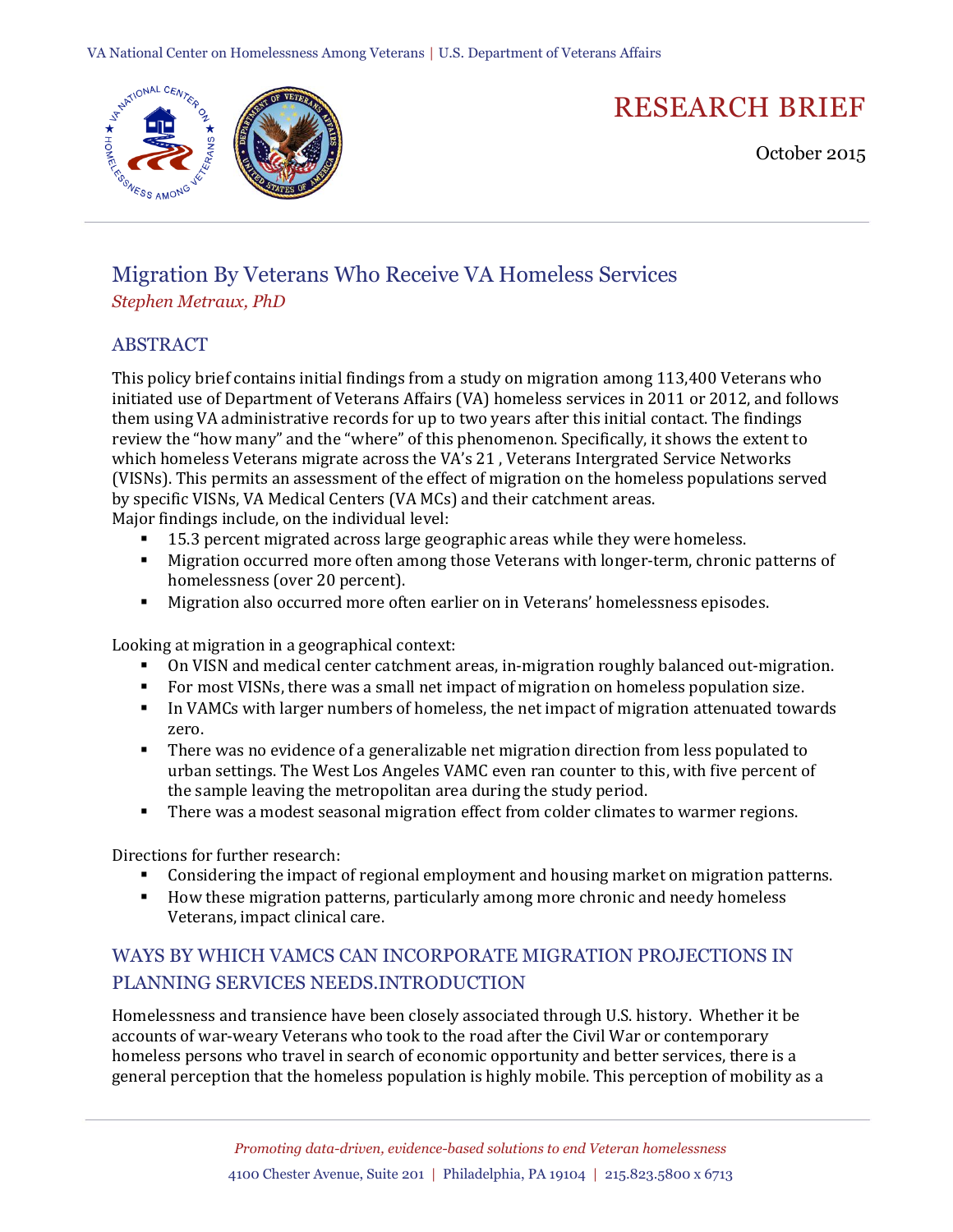characteristic of the homeless has seeped into policy, where proposals to upgrade or expand homeless services regularly lead to concerns about unwittingly attracting homeless persons from other, more underserved areas.<sup>1</sup>

Mobility across wide geographic areas in the context of homelessness has been referred to as migration.<sup>2</sup> While a greater propensity for migration is assumed to exist among homeless persons, what little research exists on this topic has not supported such assumptions. Some studies have even found homeless persons as being more rooted to place than comparable housed populations.<sup>3</sup> The evidence on this, however, is far from conclusive, as available data on homeless persons are almost always geographically bounded to specific localities and are thus unable to engage in any systematic examination of this issue.

Veterans are unique among homeless subpopulations in that their use of health care and homeless services provided by the VA permits the tracking of their migration patterns across the U.S. The VA, which is the largest direct provider of both healthcare services and homeless assistance in the U.S., has also been a pioneer in the use of electronic records to track medical and social services. By virtue of these records, which are compiled in a single repository, researchers can follow large numbers of homeless Veterans anywhere in the U.S. Additionally, these data can serve as a basis for examining variation of aggregated homeless migration patterns across VA services facilities. This is the most expansive study of migration to date among any homeless population.<sup>4</sup> This policy brief contains initial findings from a study on migration among 113,400 Veterans who initiated use of VA homeless services in 2011 or 2012, and follows them using VA administrative records for up to two years following this initial contact.<sup>5</sup> This provides a means to assess the extent to which homeless Veterans migrate across the VA's 21 administrative regions, known as Veterans Integrated Services Networks or, more commonly, by their acronym, VISN (see appendix). Changes in VA services use from one VISN to another entails significant changes in both geography and services configurations, and thereby provides a practical measure for migration.

This initial brief is limited to a broad overview of the "how many" and the "where" of this phenomenon. To determine the extent of migration (i.e., the "how many"), basic survival analysis techniques are used to determine the rates of migration over the study period and to provide uniformity in the findings across the differing lengths of time that the Veterans are homeless (i.e., censoring). Descriptive findings then show net in-migration and out-migration for all 21 VISNs and for selected VA medical center (VAMC) catchment areas.

> *Promoting data-driven, evidence-based solutions to end Veteran homelessness* 4100 Chester Avenue, Suite 201 | Philadelphia, PA 19104 | 215.823.5800 x 6713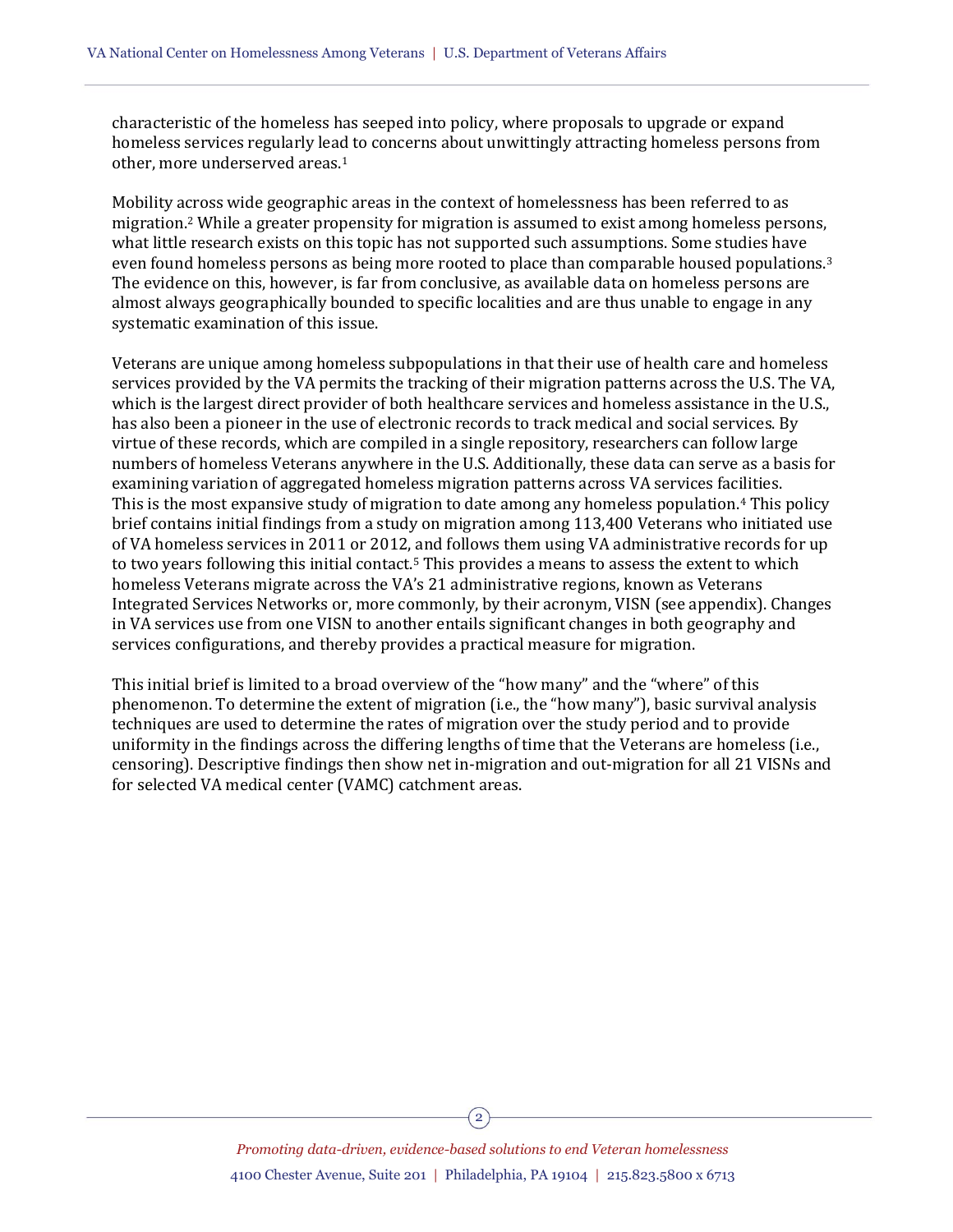



Of the 113,400 homeless Veterans tracked in this study, the proportion who migrated across VISNs (while homeless) in the two-year period following initial VA services use was 15.3 percent. Figure 1 shows, however, that the level of migration varies depending on how long a Veteran remains homeless.<sup>6</sup> The duration of homelessness for Veterans in this study was bimodal: almost one quarter (24.1 percent) were homeless for three months or less while 47.1 percent had homeless episodes that lasted for more than 18 months. For the short stayers, only 2.8 percent had a record of migration. This compares to 21.7 percent of the longest stayers. Figure 1 shows how migration became more common among homeless Veterans who stayed homeless longer, with rates that leveled off at just over 20 percent for those whose homeless episodes lasted 14 months or longer. Figure 2 shows two measures that indicate when migration among these homeless Veterans was most likely. The survivor function is a curve that describes the likelihood that a Veteran will remain stationary (i.e., not move across VISNs) at a certain point in time. This likelihood, shown by the solid line in Figure 2, dropped more steeply in the early months and flattened out in the latter months. This means that most migration occurred in the earlier months of a Veteran's homelessness. The hazard function, shown by the dashed line in Figure 2, describes the relative likelihood of a move across VISNs occurring at a particular month (conditional on the subject's survival up to that month). This shows, more starkly, how the "hazard" of a Veteran moving was highest in the early months of homelessness and reached a more or less stable rate by month 9 of homelessness (for those who remained homeless for that long).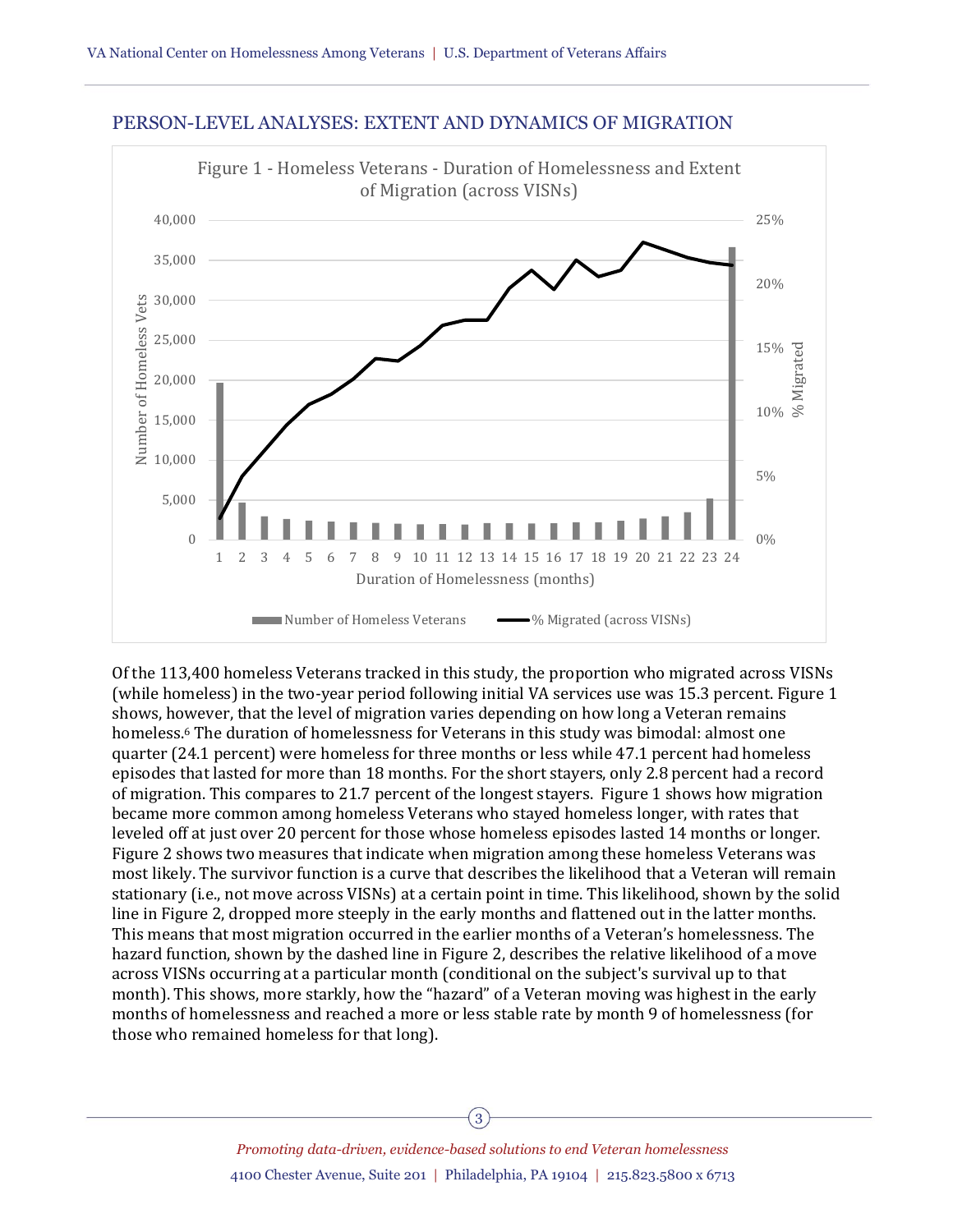

#### AREA-LEVEL ANALYSES: DEPARTURES AND DESTINATIONS

Table 1 summarizes how many homeless veterans originate, out-migrate from, and in-migrate to each VISN.<sup>7</sup> The numbers of originating homeless Veterans varied from 2,480 in VISN #5 (Washington DC metropolitan area) to just over 9,179 in VISN #8 (Florida, the Caribbean, and southern Georgia). The proportions (based on number of originating homeless Veterans) of outmigration ranged from 11.8 percent (VISN 10; Ohio) to 20 percent (VISN 5), and levels of inmigration ranged from 11.1 percent (VISN 1; New England) to 25.3 percent (VISN 5). VISN 5 also had the greatest proportional net gain of homeless Veterans, with 130 more homeless Veterans coming into the VISN than leaving it – a 5.2 percent increase. On the other extreme, VISN 19 (containing parts of five western states), lost a net 103 Veterans, a 2.6 percent decline. These two VISNs represented the extremes; eleven of the 21 VISNs saw net gains or losses from migration that were 1.2 percent or less.

Additional migration dynamics became apparent in the smaller unit of VAMC catchment area. There was substantially greater variation among the 128 VAMCs in the numbers of originating homeless Veterans, ranging from 172 (Iron Mountain, MI and Grand Junction, CO) to 3,873 (West Los Angeles, CA). Those VAMCs proportinally gaining the most homeless Veterans were Chillicothe OH (16 percent), White River OR (15 percent), and Martinsburg WV (14 percent). Conversely, those with greatest proportional net losses were Iron Mountain MI VAMC (39 percent) and Fort Harrison MT (14 percent). Overall, and only 8 of 128 VAMCs had net gains or losses due to migration that exceeded 10 percent.

*Promoting data-driven, evidence-based solutions to end Veteran homelessness* 4100 Chester Avenue, Suite 201 | Philadelphia, PA 19104 | 215.823.5800 x 6713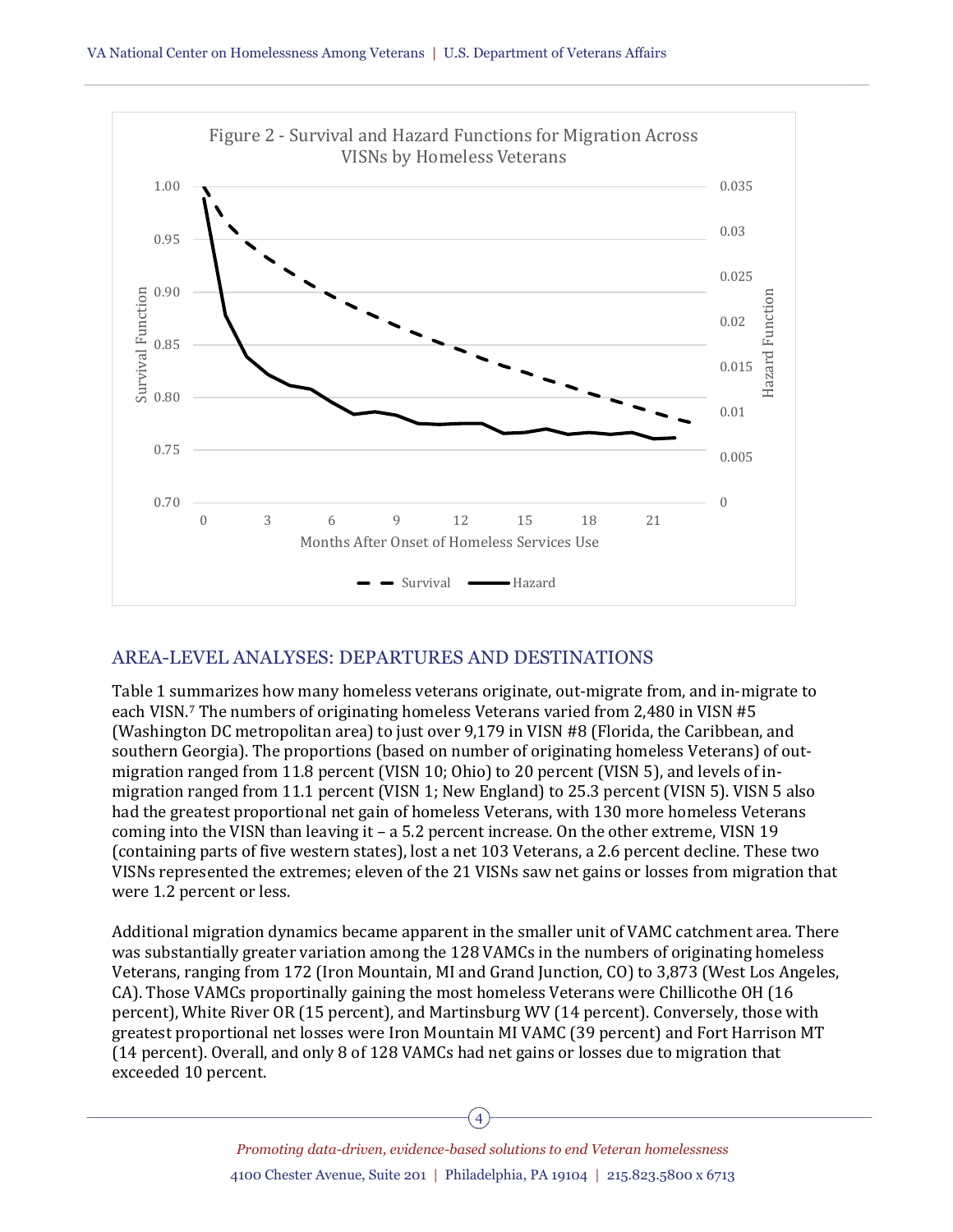|                |                             | <b>Homeless</b> |           |           |          |           |
|----------------|-----------------------------|-----------------|-----------|-----------|----------|-----------|
|                |                             | <b>Veterans</b> | $%$ Out-  | $% In-$   | loss/    | $%$ loss/ |
| <b>VISN</b>    | Geography (approx.)         | at Origin       | migration | migration | gain     | gain      |
| $\mathbf{1}$   | New England                 | 4,931           | 12.2%     | 11.1%     | $-58$    | $-1.2%$   |
| $\overline{2}$ | <b>Upstate New York</b>     | 3,220           | 16.2%     | 16.2%     | $\Omega$ | $0.0\%$   |
| 3              | Metro New York City         | 3,453           | 19.6%     | 18.2%     | -48      | $-1.4\%$  |
| $\overline{4}$ | PA, DE, northern WV         | 4,892           | 16.9%     | 14.9%     | $-100$   | $-2.0\%$  |
| 5              | Metro Washington DC         | 2,480           | 20.0%     | 25.3%     | 130      | 5.2%      |
| 6              | Mid-Atlantic (VA & NC)      | 5,960           | 16.1%     | 15.0%     | -67      | $-1.1\%$  |
| $\overline{7}$ | Southeast (AL, GA, SC)      | 7,347           | 14.2%     | 14.3%     | 7        | 0.1%      |
| $\, 8$         | FL, south GA, PR, Caribbean | 9,179           | 13.0%     | 14.9%     | 181      | 2.0%      |
| 9              | Mid-South (KY & TN)         | 4,679           | 17.0%     | 18.7%     | 79       | 1.7%      |
| 10             | Ohio                        | 4,252           | 11.8%     | 15.5%     | 160      | 3.8%      |
| 11             | MI, IN, IL                  | 6,034           | 14.3%     | 12.0%     | -139     | $-2.3%$   |
| 12             | Metro Chicago & east WI     | 5,172           | 13.3%     | 12.7%     | -30      | $-0.6\%$  |
| 15             | KS, MO, south IL            | 3,522           | 17.9%     | 17.7%     | -9       | $-0.3%$   |
| 16             | OK, AR, MS, LA, east TX     | 6,275           | 18.8%     | 19.4%     | 41       | 0.7%      |
| 17             | Central TX                  | 7,497           | 13.1%     | 13.6%     | 35       | 0.5%      |
| 18             | AZ, NM & west TX            | 4,952           | 18.5%     | 18.5%     | 2        | 0.0%      |
| 19             | MT, WY, UT, CO & ne NV      | 3,971           | 19.2%     | 16.6%     | -103     | $-2.6\%$  |
| 20             | WA, OR, ID, AK              | 6,241           | 12.9%     | 13.4%     | 34       | $0.5\%$   |
| 21             | North CA, NV, HI, Pacific   | 6,026           | 16.1%     | 14.9%     | -76      | $-1.3\%$  |
| 22             | South CA & south NV         | 9,370           | 14.3%     | 13.2%     | -107     | $-1.1%$   |
| 23             | ND, SD, NE, IA, MN          | 3,947           | 15.9%     | 17.7%     | 68       | 1.7%      |
|                | Total                       | 113,400         | 15.3%     | 15.3%     | $\bf{0}$ | $\bf{0}$  |

| Table 1 - Homeless Veterans and Migration Measures Broken Down by VISN |  |  |
|------------------------------------------------------------------------|--|--|
|------------------------------------------------------------------------|--|--|

**Numbers in bold black indicated highest levels, and numbers in bold gray indicate lowest levels in specific columns among VISNs**



*Promoting data-driven, evidence-based solutions to end Veteran homelessness* 4100 Chester Avenue, Suite 201 | Philadelphia, PA 19104 | 215.823.5800 x 6713

5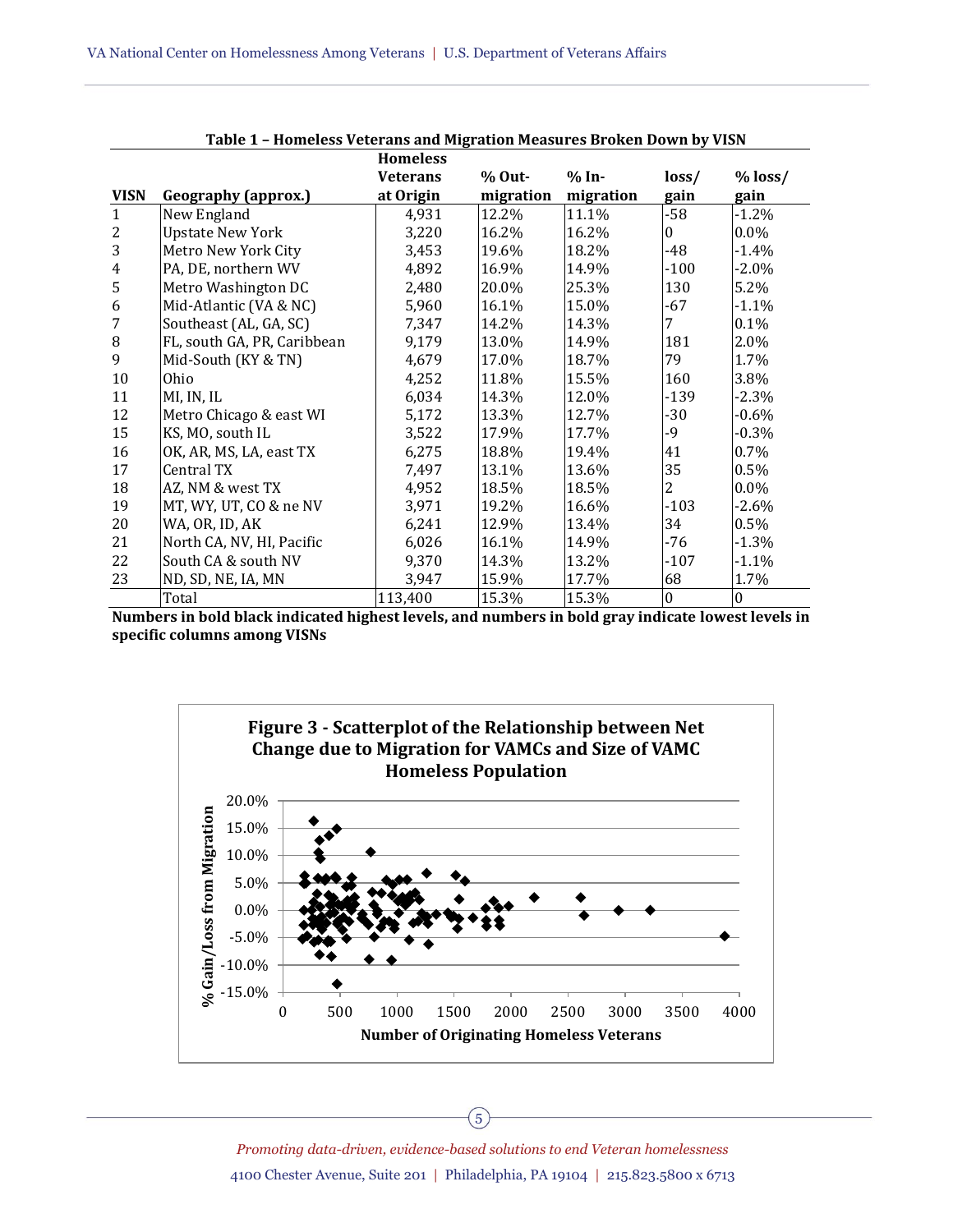The scatterplot in Figure 3 shows, in a more systematic fashion, the relationship between the size of the originating Veteran homeless population for each VAMC and the percent gain or loss to this population due to subsequent migration. The greatest impacts of migration, in relative and absolute terms, occurred among the VAMCs with smaller numbers of originating homeless Veterans. As the size of originating homeless veterans in a VAMC increased, the net impact of migration approached zero. The most prominent outlier from this trend was West Los Angeles, where there was a net loss due to migration that amounted to 4.8% of its originating homeless Veteran population.

The final analysis we performed assessed the relationship between in and out-migration, each as proportions of the originating population, for each VAMC. The Pearson correlation between in and out-migration was 0.63 and statistically significant. This indicates that the level of out-migration for each VAMC tended to correspond to the level of in-migration. There were a limited number of outliers: 12 VAMCs had proportions of out-migrants exceed in-migrants by more than 50%, while seven VAMCs had in-migrants outnumber out-migrants by more than 50%.

A final analysis performed on VAMC level data assessed whether there was any relationship between climate and migration. In the popular imagination, climate conditions are one of the primary attractors for explaining why jurisdictions might attract a disproportionate share of homeless migrants. To test the potential impact of climate on migration, a very basic regression model was fitted estimating the impact of the average January temperature of a VAMC location on net change (loss or gain) of homeless Veterans due to migration, controlling for size of the originating population of homeless Veterans.<sup>8</sup> Results indicate a significant but modest impact of January temperature on migration, with an estimated 0.9% gain in homeless Veterans for every 10 degrees of average temperature gain.

#### **CONCLUSION**

This brief presents initial findings on migration patterns of homeless Veterans based on an extensive database of VA services use. Results include basic person-level findings on prevalence and timing, as well as impacts of migration on area-level VA geographies. As was stated in the Introduction section, this brief focuses on the "how many" and the "where" of migration of homeless Veterans. Summarizing the person-level findings, 15.3 percent of the 113,400 Veterans in this study migrated across VISNs while they were homeless. Those who stayed homeless for longer episodes had higher rates of migration (over 20%), and, for those Veterans who do migrate, they are more likely to do so in the earlier months of their homelessness.

Looking at migration from a geographic perspective, there was a fair amount of variation across both VISNs and VAMCs in the levels of both in and out-migration. However, for most VISNs the net impact of migration on the size of the homeless Veteran population was small. For VAMCs, as the number of homeless Veterans increased the net impact of migration attenuated towards zero. Another way to look at this is that, on both geographic levels, the levels of in-migration tended to approximate the levels of out-migration. Only on the VAMC level, and then only in the smaller VAMCs, did the magnitude of net gain or loss seem to substantially impact the size of the homeless Veteran population to any degree.

This brief focused on the 15.3 percent of the homeless Veterans in this study that sought VA services (health care or homeless) across multiple VISNs. The converse of this is that over fivesixths of this study group were stationary or moved only in a local context. Even when looking only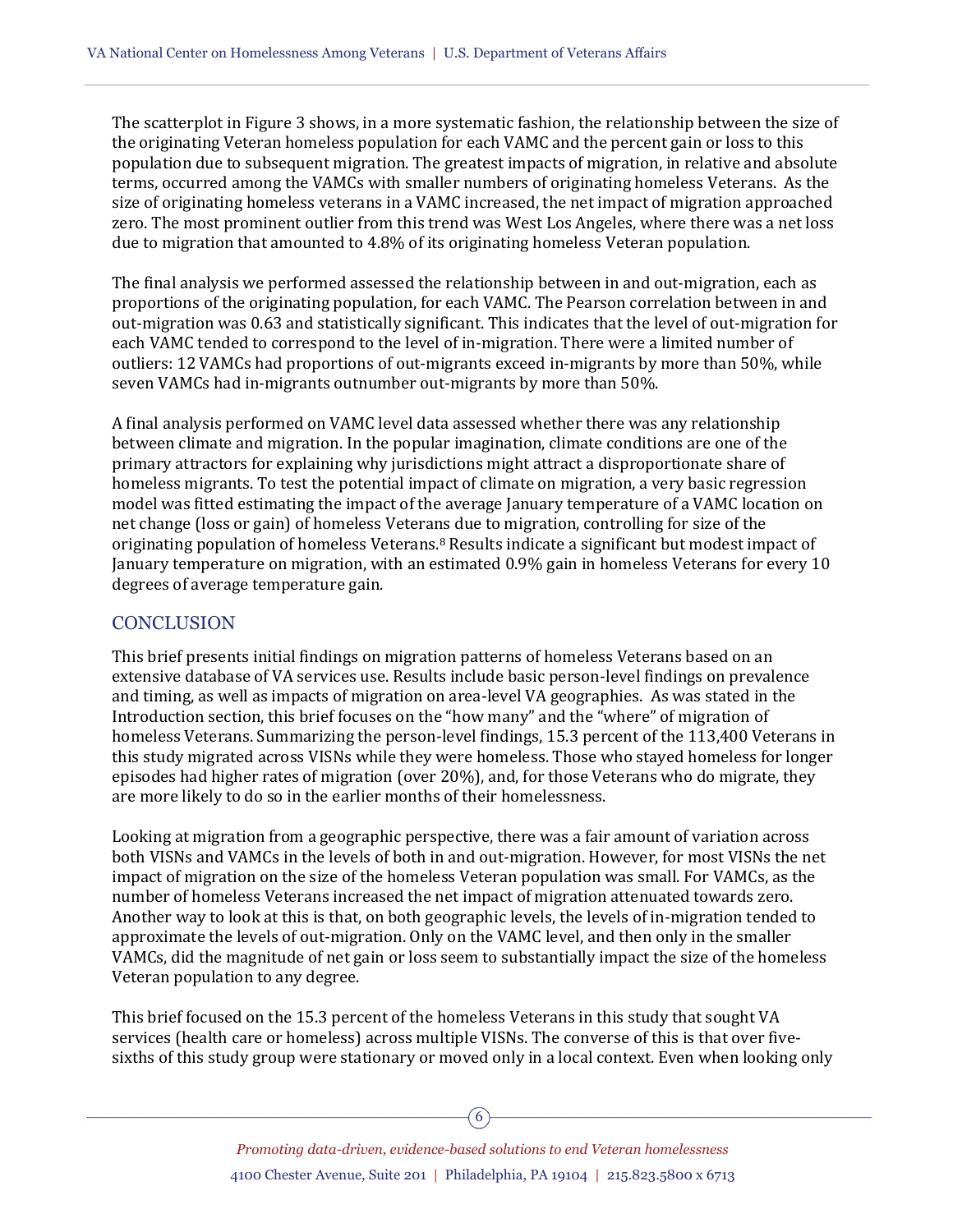at those Veterans who were homeless for extended episodes, migration is more the exception than the norm.

No clear patterns emerged here as to the dynamics of this migration other than migration appeared to have limited impact on demand for services in a particular area. No larger jurisdictions saw an influx or exodus of homeless Veterans to the point where this would have impacted services substantially. Among the smaller VAMCs, the greater volatility of migration might be due to the disproportionately greater impact that individual migrants would have on the overall population dynamics of homeless Veterans.

While the influence of other factors on these migration patterns are not immediately apparent, this does not mean that they fail to exist. The impact of climate is one example of this, as regression analysis indicates that when homeless Veterans did migrate, there was a modest tendency to go to more temperate areas. The extent to which Veterans migrate from more rural to more urban areas, for example, is not immediately apparent from these data and is a question that could be fruitfully pursued with further examination of these data. Other factors, such as the role of services availability (VA and otherwise), or the influence of regional economic opportunity, on the migration decisions among the homeless Veterans in this study group would be more challenging in terms of getting appropriate data, but would have clear implications to the VA for understanding homelessness among Veterans and for planning services to effectively address their housing, healthcare and other needs.

Finally, there are limitations to what these data can tell us about migration among homeless Veterans. Migration in this study is only apparent insofar as the Veteran uses VA services. While many homeless Veterans will use these services, an absence of such services use will be considered a resolution of homelessness in this study when it might instead reflect continued homelessness in a non-VA context. These data, while they are good at identifying long distance migration, are limited in their ability to identify more local moves. Thus rural to urban migration may be assessed in looking at movements across different (VISNs or VAMCs) with different population densities, but it cannot reliably identify moves that might occur from a suburb to an inner city location in the same VAMC catchment area.

These limitations notwithstanding, these data represent a powerful means to provide new insights into migration among homeless Veterans. This phenomenon, while poorly understood, is often raised in the course of formulating policies and implementing services seeking to end homelessness. The initial findings presented in this brief suggest that concerns about the extent of migration and its impact on localities are exaggerated, but also calls for more study of these data to gain a deeper and more expansive understanding of this phenomenon.

*Stephen Metraux, PhD, is an Investigator at the VA National Center on Homelessness Among Veterans. He is also Associate Professor of Health Policy and Public Health at the University of the Sciences. His research focuses primarily on homelessness and housing, Veterans issues, mental illness and community integration, prison reentry, and other aspects of urban health.* 

Opinions expressed in this research brief represent only the position of the National Center on Homelessness Among Veterans and do not necessarily reflect the official policy of the U.S. Department of Veterans Affairs.

#### ENDNOTES

1 Examples of this include Anna Griffin (2015). "The Magnet Myth." The Oregonian, February 14.

7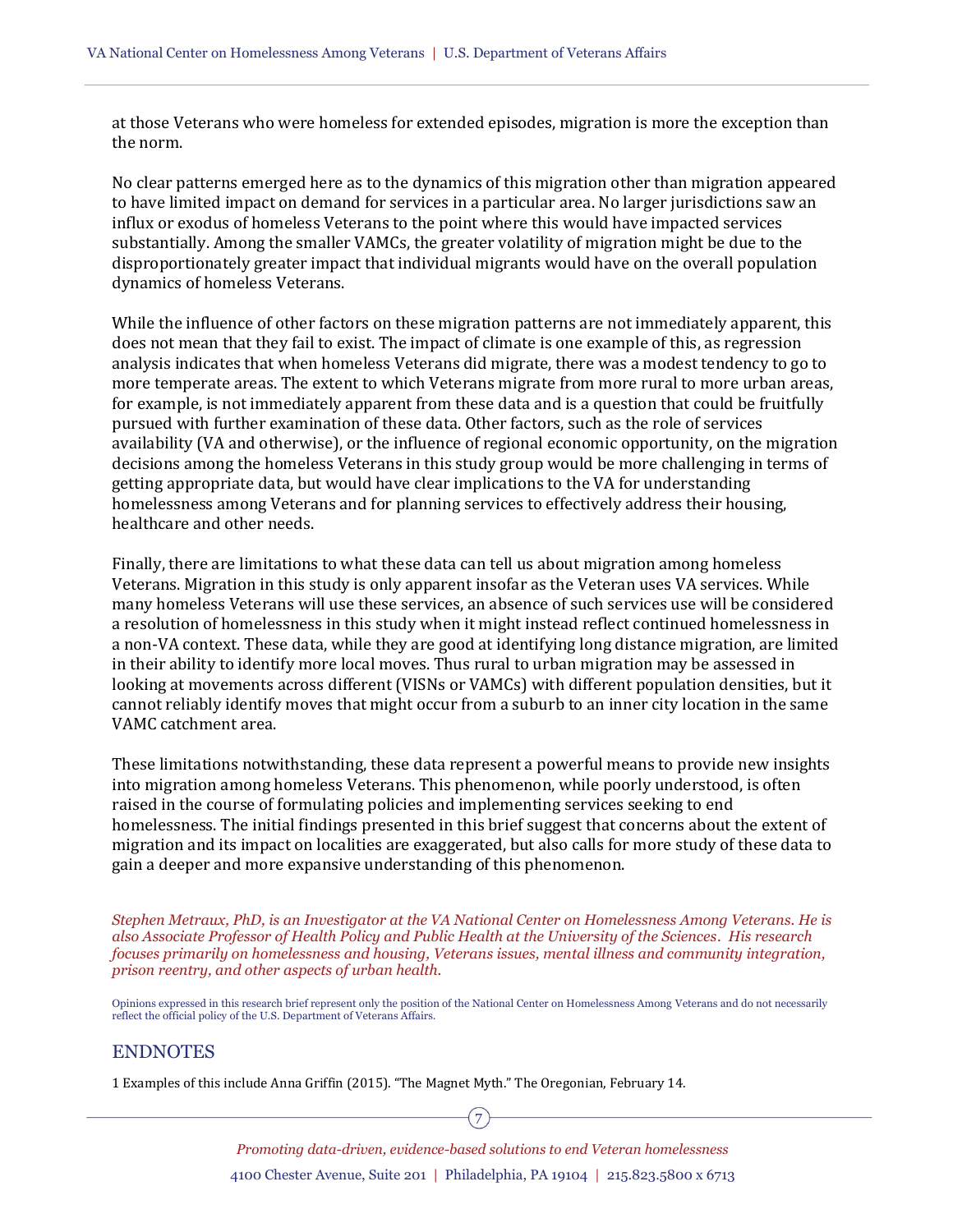http://www.oregonlive.com/portland-homeless/magnet.html; City of Boulder Department of Human Services (2015). "Do homeless people come here for our services?" Issue brief, April. https://www-

static.bouldercolorado.gov/docs/Homelessness\_Issue\_Brief\_May\_2015-1-201505041555.pdf; Marcus L. Godby, Byron Mukai & Gloria Martin (2013). "Do Olympia Resources Attract Homeless Immigration?" Unpublished paper, Evergreen State College. http://darkhorseadvocacy.com/library/. Seth Konig (2012), "Is Portland too attractive for homeless people?" Bangor Daily News, December 21. http://bangordailynews.com/2012/12/21/news/portland/ are-cities-likeportland-too-attractive-to-homeless-people/. All items accessed on June 19, 2015.

2 See Leona Bachrach (1987), "Geographic mobility and the homeless mentally ill." Hospital and Community Psychiatry 38(1): 27-28.

3 Literature here includes: R. David Parker & Shana Dykema (2013). "The reality of homeless mobility and implications for improving care." Journal of Community Health 38:685–689; Jon May (2000), "Of nomads and vagrants: single homelessness and narratives of home as place." Environment and Planning D: Society and Space 18: 737-759; David E. Pollio (1997). "The relationship between transience and current life situation in the homeless services-using population." Social Work 24(6), 541–552.

4 There have been three previous studies that have used VA data to examine mobility, all with a much more limited scope and only one which has looked at community-level characteristics and how they relate to migration. See Jack Tsai, Alvin S. Mares & Robert A. Rosenheck (2011). "A geographic analysis of chronically homeless adults before and after enrollment in a multi-site supported housing initiative: Community characteristics and migration." American Journal of Community Psychology 48:341–351. Also see John F. McCarthy, Marcia Valenstein & Frederic C. Blow (2007). "Residential mobility among patients in the VA health system: Associations with psychiatric morbidity, geographic accessibility, and continuity of care." Administration and Policy in Mental Health 34:448–455; and Loren Pankratz & James Jackson (1994). "Habitually wandering patients." New England Journal of Medicine 331(26): 1752-1755.

5 The records used for this study come from two databases. The Homeless Operations Management and Evaluation System, or HOMES, collects information from homeless Veterans in conjunction with their use of VA homeless services. The Computerized Patient Record System, or CPRS, is the VA's electronic medical record system and contains details of inpatient and outpatient VA healthcare contacts (and which also contains some data fields that indicate patient homelessness). For more information on HOMES, see Jack Tsai, Wesley J. Kasprow, Vincent Kane & Robert A. Rosenheck (2014). "Street Outreach and Other Forms of Engagement with Literally Homeless Veterans." Journal of Healthcare for the Poor and Underserved 25: 694–704. For more information on CPRS, see Office of Enterprise Development (2008). VistA – HealtheVet: VA's Current and Future Computerized Patient Record System. Washington DC: U.S. Department of Veterans Affairs.

6 For all Veterans in the study group, homeless episodes were preceded by at least a year of no VA record of homelessness. Homeless episodes ended at the month where there was a VA service contact indicating homelessness and was followed by a three month period with no indicator of homelessness. For those Veterans who were homeless for 24 months (the maximum length of the study period), most of them had episodes of homelessness that continued past the study period (i.e., lasted longer than 24 months).

7 Veterans migrating in or out of each VISN is expressed as a percent of the number of Veterans originating in each VISN to facilitate comparisons across VISNs, where the numbers of originating homeless Veterans varied. Actual numbers of Veterans migrating in or out of a particular VISN can be derived through the appropriate arithmetic. 8 Temperature data was retrieved fro[m http://www.weatherbase.com](http://www.weatherbase.com/) on July 7, 2015.